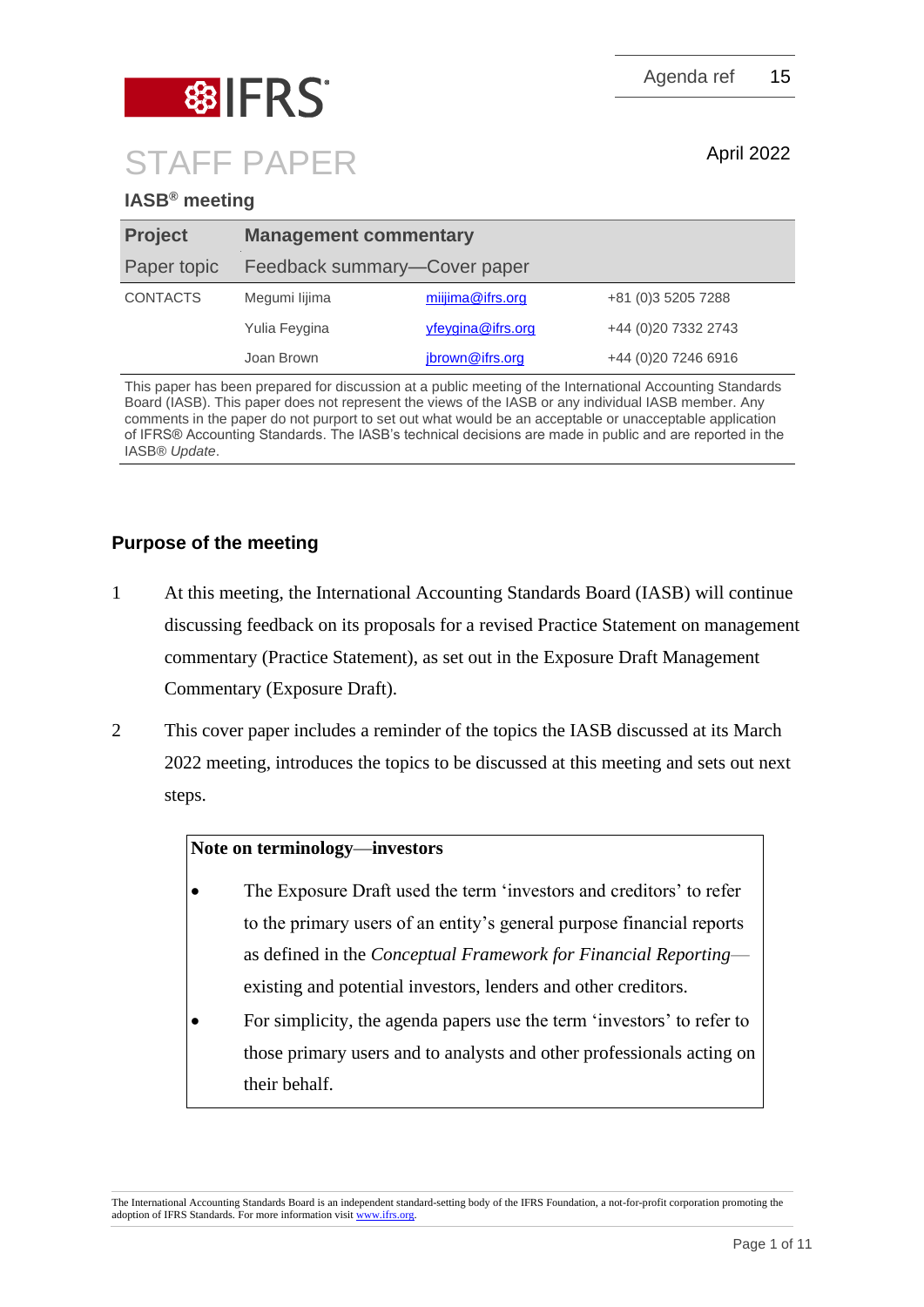#### **Overview of engagement and feedback**

- 3 During the Exposure Draft comment period, IASB members and staff attended 68 outreach events and received 82 [comment letters.](https://www.ifrs.org/projects/work-plan/management-commentary/exposure-draft-and-comment-letters-management-commentary/#view-the-comment-letters)<sup>1</sup>
- 4 Agenda Paper 15 *[Feedback summary—Overview](https://www.ifrs.org/content/dam/ifrs/meetings/2022/march/iasb/ap15-overview-of-feedback.pdf)* for the IASB's March 2022 meeting sets out further information about our engagement with stakeholders, along with an overview of the key messages in the feedback. Appendix A to this paper reproduces those key messages and Appendix B explains how we have quantified feedback.

#### **Topics discussed in March 2022**

- 5 The IASB started discussing feedback on the Exposure Draft at its March 2022 meeting. At that meeting, the IASB discussed:
	- (a) feedback on the direction of the project;
	- (b) feedback from investors; and
	- (c) feedback on the main aspects of the proposed requirements and guidance:

| <b>Reference</b> | Title                    | <b>Feedback topics</b>                                                                                                                                |
|------------------|--------------------------|-------------------------------------------------------------------------------------------------------------------------------------------------------|
| 15A              | <b>Project direction</b> | The direction of the Management Commentary<br>project, including:                                                                                     |
|                  |                          | the need for the project,<br>٠<br>the interaction with sustainability<br>٠<br>reporting, and<br>the purpose and status of the final<br>٠<br>document. |
| 15B              | <b>Investor</b> feedback | All topics on which we received feedback from<br>investors.                                                                                           |

#### **Management Commentary feedback summaries for the March 2022 meeting**

<sup>&</sup>lt;sup>1</sup> Comment letters are available on the IFRS Foundation website at: [www.](http://www./)[https://www.ifrs.org/projects/work-plan/management-commentary/exposure-draft-and-comment](https://www.ifrs.org/projects/work-plan/management-commentary/exposure-draft-and-comment-letters-management-commentary/#view-the-comment-letters)[letters-management-commentary/#view-the-comment-letters](https://www.ifrs.org/projects/work-plan/management-commentary/exposure-draft-and-comment-letters-management-commentary/#view-the-comment-letters)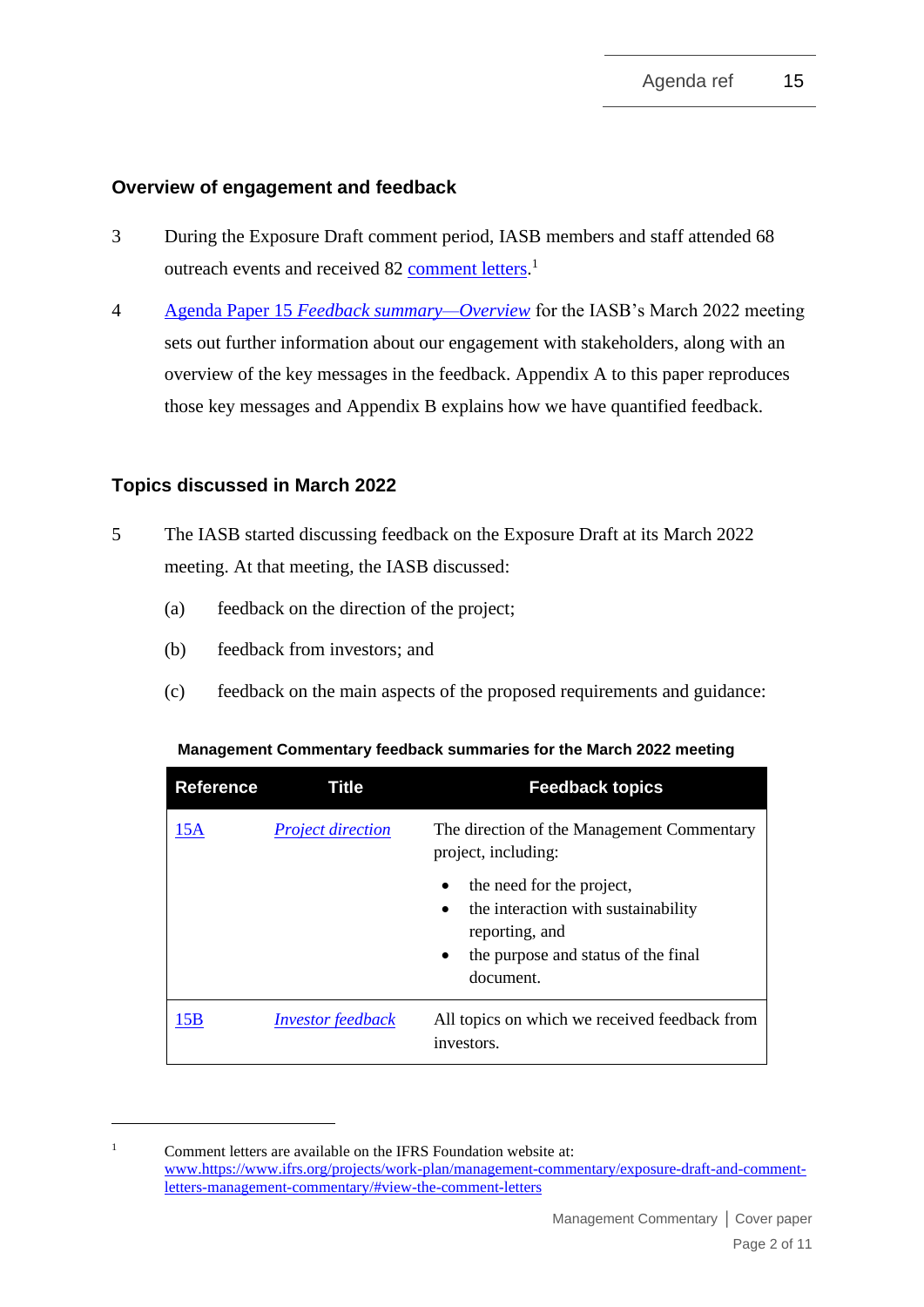| <b>Reference</b> | <b>Title</b>                                             | <b>Feedback topics</b>                                                                                                                                                                      |
|------------------|----------------------------------------------------------|---------------------------------------------------------------------------------------------------------------------------------------------------------------------------------------------|
| 15C              | <b>Objective of</b><br><i>management</i><br>commentary   | The objective of management commentary and<br>related concepts, including:<br>the focus on investors' information needs,<br>the concept of value creation, and<br>management's perspective. |
| 15D              | Objectives-based<br><u>approach</u>                      | The objectives-based approach—including<br>whether such an approach is capable of being<br>operationalised and enforced.                                                                    |
| 15E              | <u>Disclosure</u><br>objectives and areas<br>of content  | The disclosure objectives and the six areas of<br>content—including:<br>the design of the disclosure objectives,<br>and<br>disclosure of commercially sensitive<br>information.             |
| 15F              | <u>Key matters and</u><br>material<br><i>information</i> | The requirement to focus on key matters and<br>provide material information.                                                                                                                |

### **Topics to be discussed at this meeting**

- 6 At this meeting, the IASB will discuss feedback on all remaining topics:
	- (a) aspects of the proposed requirements and guidance not discussed in March; and
	- (b) the effects analysis set out in the Basis for Conclusions on the Exposure Draft: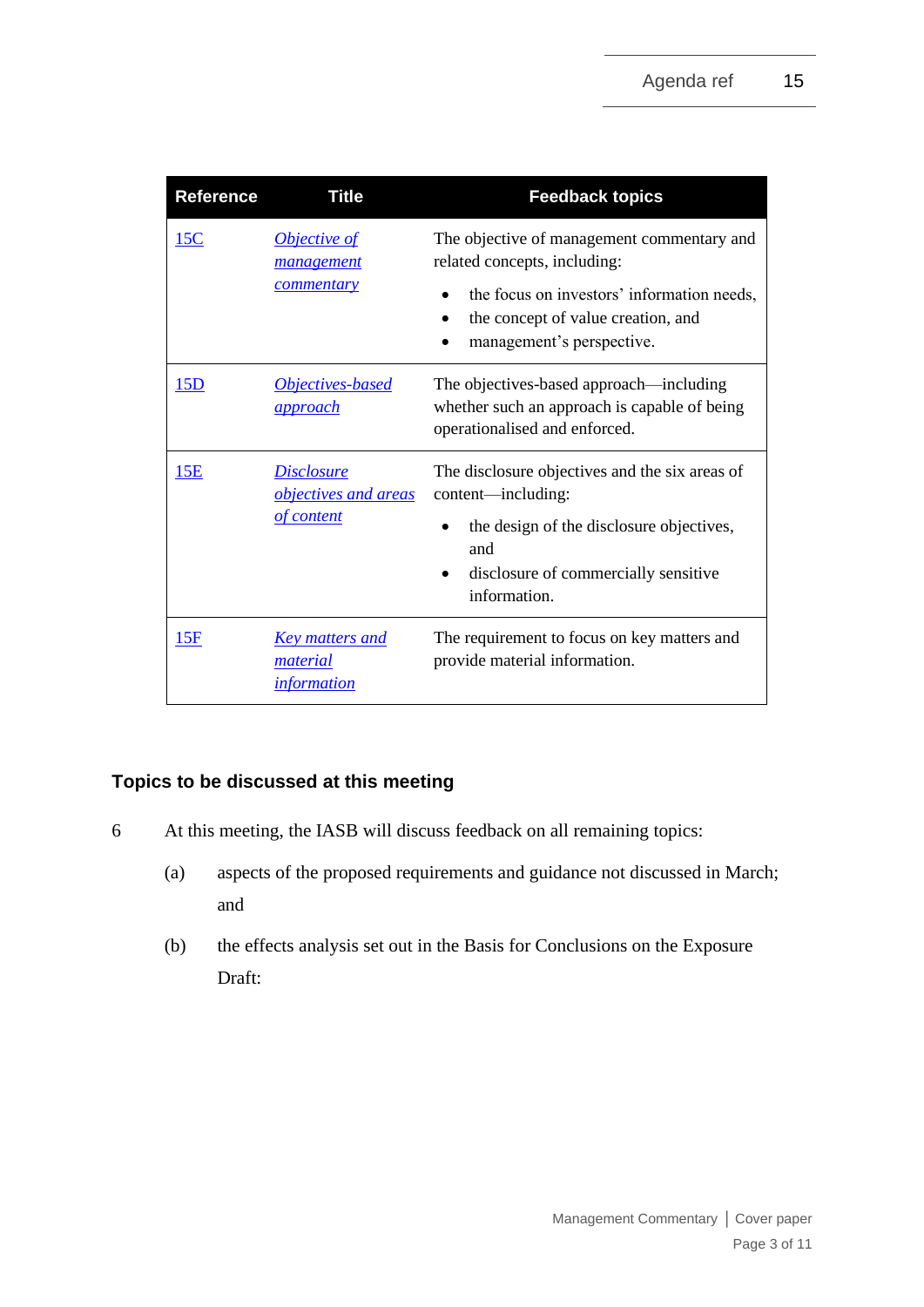| <b>Reference</b> | <b>Title</b>                                                                         | <b>Feedback topics</b>                                                                                                                                                                                                                                                 |
|------------------|--------------------------------------------------------------------------------------|------------------------------------------------------------------------------------------------------------------------------------------------------------------------------------------------------------------------------------------------------------------------|
| 15A              | Detailed feedback on<br>disclosure objectives<br>and supporting<br>examples          | The disclosure objectives for the six areas of<br>content proposed in the Exposure Draft, and the<br>supporting examples.                                                                                                                                              |
| 15B              | Long-term prospects,<br>intangible resources<br>and relationships<br>and ESG matters | Requirements and guidance for reporting on<br>matters of particular interest to investors:<br>matters that could affect the entity's long-<br>term prospects,<br>intangible resources and relationships, and<br>environmental, social and governance (ESG)<br>matters. |
| 15C              | Making materiality<br>judgements                                                     | The definition of material information and<br>guidance on making materiality judgements.                                                                                                                                                                               |
| 15D              | Completeness,<br>balance, accuracy<br>and other attributes                           | Requirements and guidance relating to the<br>attributes of information in management<br>commentary, including requirements relating to<br>information included by cross-reference to<br>another report.                                                                |
| 15E              | <b>Metrics</b>                                                                       | Requirements and guidance for reporting metrics.                                                                                                                                                                                                                       |
| 15F              | Identification,<br>authorisation and<br>statement of<br>compliance                   | Requirements and guidance for:<br>identifying management commentary and<br>the related financial statements,<br>the definition of management and<br>authorisation of management commentary,<br>and<br>statements of compliance.                                        |
| 15G              | Effects analysis                                                                     | Expected benefits and costs of the revised<br>Practice Statement.<br>Adoption of the revised Practice Statement.                                                                                                                                                       |
| 15H              | Effective date                                                                       | The effective date of the revised Practice<br>Statement.                                                                                                                                                                                                               |
| 15I              | Structure and<br>drafting                                                            | The structure and drafting of the Practice<br>Statement.                                                                                                                                                                                                               |

#### **Management Commentary feedback summaries for the April 2022 meeting**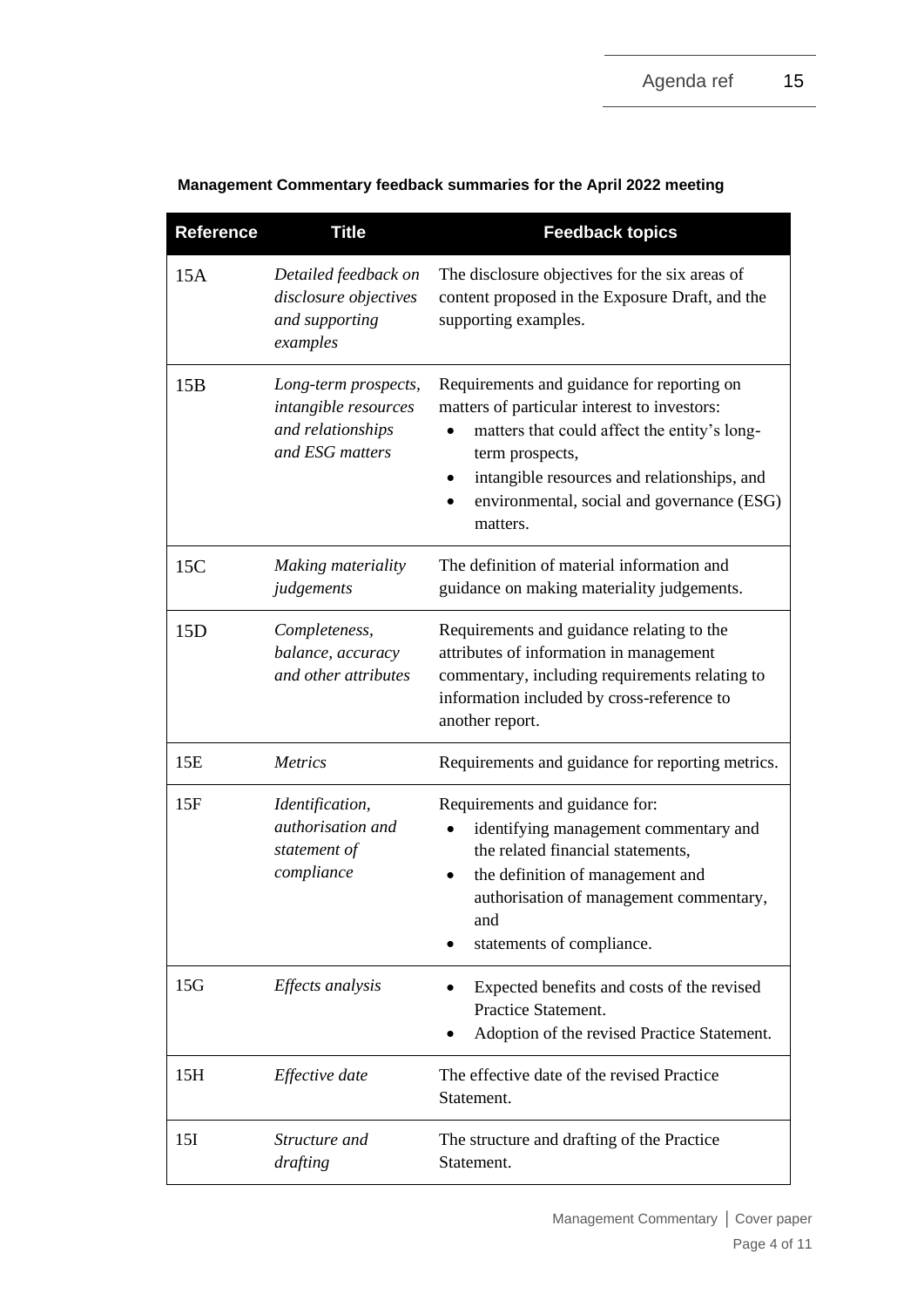# **Next steps**

7 The staff expects to ask the IASB to consider a path forward for this project at a future meeting.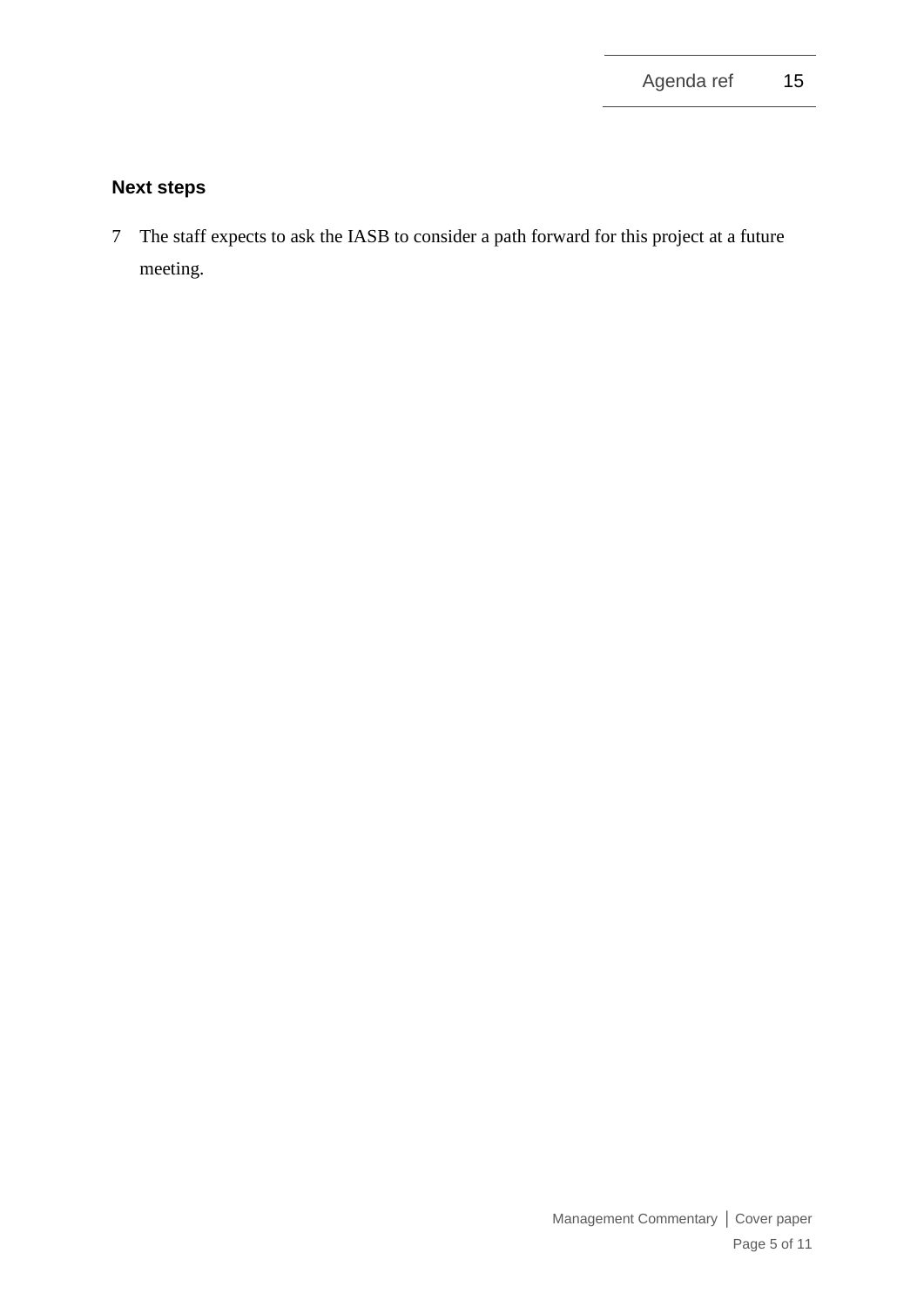# **Appendix A—Overview of key messages**

A1 This appendix reproduces the overview of key messages presented in paragraphs 17–38 of Agenda Paper 15 *[Feedback summary—Overview](https://www.ifrs.org/content/dam/ifrs/meetings/2022/march/iasb/ap15-overview-of-feedback.pdf)* for the IASB's March 2022 meeting.

| <b>Topic</b>                                              | <b>Key messages</b>                                                                                                                                                                                                                                                                                                                                                                                                                                                                                                                                                                                                                                                                                                                                                                                                                                                                                                                                    |
|-----------------------------------------------------------|--------------------------------------------------------------------------------------------------------------------------------------------------------------------------------------------------------------------------------------------------------------------------------------------------------------------------------------------------------------------------------------------------------------------------------------------------------------------------------------------------------------------------------------------------------------------------------------------------------------------------------------------------------------------------------------------------------------------------------------------------------------------------------------------------------------------------------------------------------------------------------------------------------------------------------------------------------|
| Need for the<br>project                                   | Many respondents, including almost all investors, commented on the need for<br>the project and expressed support for the work of the IASB to develop a new<br>comprehensive framework on management commentary that would address<br>investors' information needs. A few of the respondents who did not support the<br>focus on investors' information needs did not support the project and suggested<br>using the IIRC's International Integrated Reporting Framework $(\leq R$<br>Framework) as a basis for 'connected reporting'.                                                                                                                                                                                                                                                                                                                                                                                                                  |
| <b>Interaction</b><br>with<br>sustainability<br>reporting | Most respondents commented on the interaction between the Management<br>Commentary project and the future work of the International Sustainability<br>Standards Board (ISSB). Most of these respondents highlighted the need for<br>connectivity between the boards and urged the boards to work together on the<br>Management Commentary project.<br>Many of those who called for connectivity between the IASB and the ISSB<br>suggested that the project should be paused until the ISSB is operational and its<br>remit is clear, there is more clarity on the relationship between the boards and<br>their future requirements or until the ISSB progresses its work on its first<br>standards.<br>However, a few respondents argued that the project should progress while the<br>ISSB developments are taking place. In addition, many investors emphasised<br>that they do not only seek better information on sustainability-related matters, |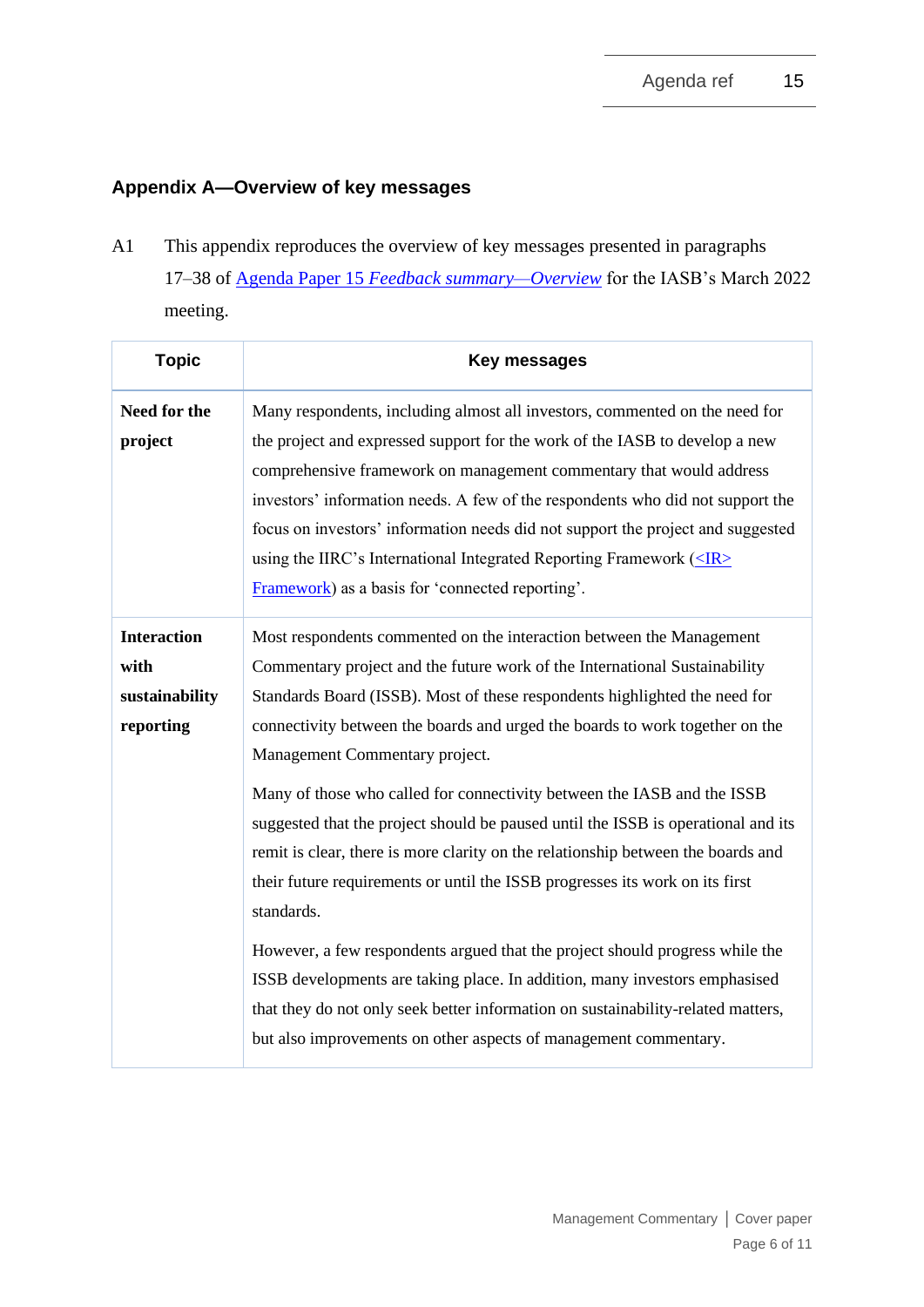| <b>Topic</b>                                          | <b>Key messages</b>                                                                                                                                                                                                                                                                                                                                                                                                                                                                                                                                                                                                                                                      |
|-------------------------------------------------------|--------------------------------------------------------------------------------------------------------------------------------------------------------------------------------------------------------------------------------------------------------------------------------------------------------------------------------------------------------------------------------------------------------------------------------------------------------------------------------------------------------------------------------------------------------------------------------------------------------------------------------------------------------------------------|
| <b>Purpose and</b><br>status of the<br>final document | Some respondents commented on the most appropriate status for the final<br>document and expressed various views. Specifically, respondents suggested<br>issuing it as a non-mandatory practice statement, a non-mandatory framework<br>on management commentary, a standard or an overarching framework for what<br>was commonly described as 'connected reporting'.                                                                                                                                                                                                                                                                                                     |
| Objective of<br>management<br>commentary              | Most respondents commented on the proposed objective of management<br>commentary. Most of these respondents supported the proposed objective. A<br>few respondents recommended improvements, including explicitly referring to<br>providing information for investors to assess management's stewardship of the<br>entity's resources.<br>Some respondents disagreed with the proposed objective because they disagreed<br>with the focus on investors' information needs or the concept of value creation<br>set out in the Exposure Draft. Many of these respondents indicated that the <ir><br/>Framework would better meet their preferred reporting objective.</ir> |
| <b>Focus</b> on<br>investors'<br>information<br>needs | Most respondents commenting on the proposed objective of management<br>commentary supported the focus on investors' information needs. Some<br>respondents, mainly academics and standard-setters focused on integrated or<br>sustainability reporting, suggested addressing the information needs of a broader<br>range of stakeholders.                                                                                                                                                                                                                                                                                                                                |
| <b>Value creation</b><br>and future cash<br>flows     | Most respondents commenting on the proposed objective of management<br>commentary supported the concept of value creation as set out in the Exposure<br>Draft. Some respondents suggested taking a broader view of value creation or<br>emphasised that the entity's ability to create value for itself is dependent on its<br>ability to create value for others. Some respondents also suggested that the<br>guidance on value creation should be more closely aligned with concepts in the<br><ir> Framework.</ir>                                                                                                                                                    |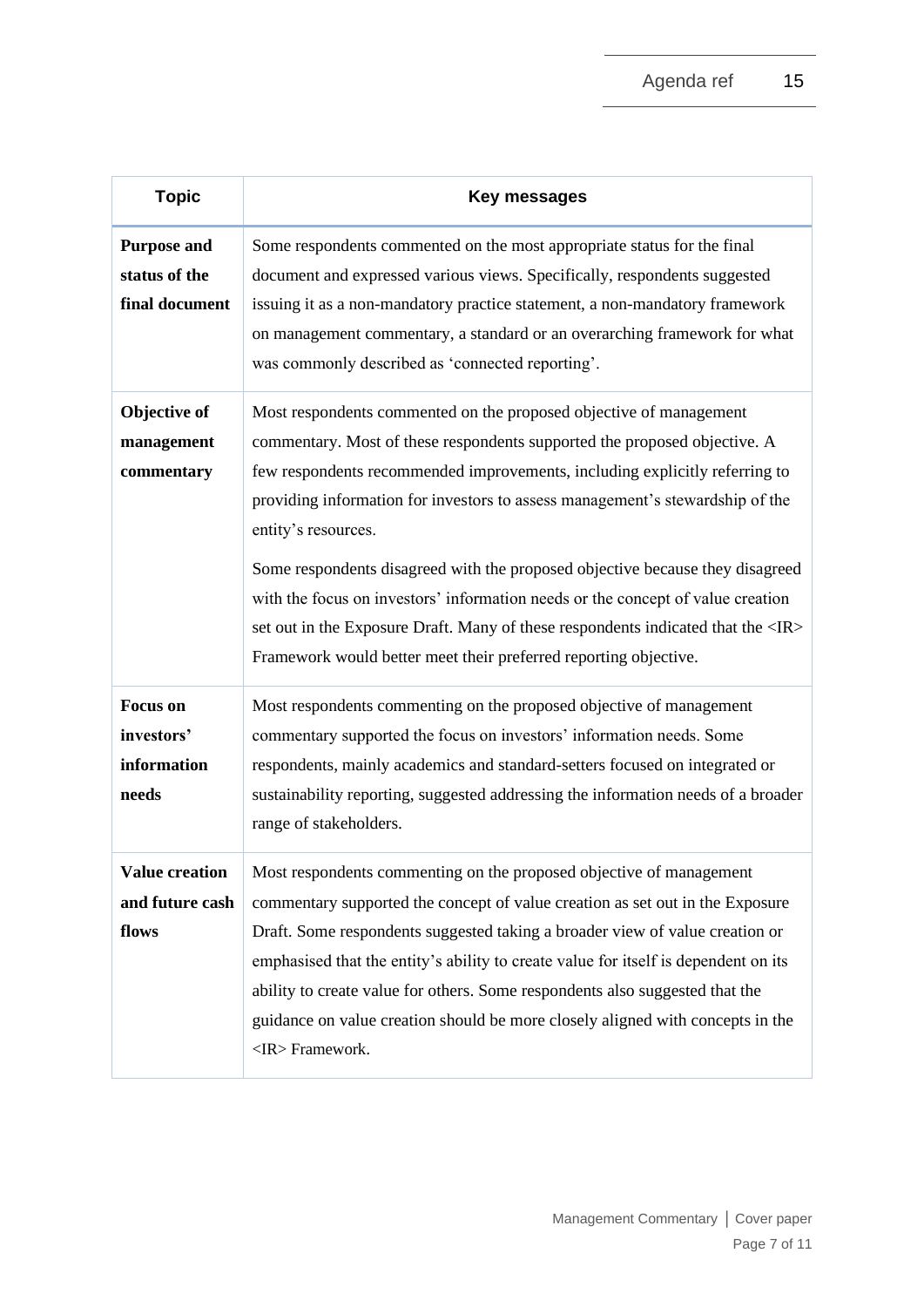| <b>Topic</b>                                               | Key messages                                                                                                                                                                                                                                                                                                                                                                                                                                                                                                                                                                                                                                                                                                                                                                                                                                                                                                                                                                                                                                                                                               |
|------------------------------------------------------------|------------------------------------------------------------------------------------------------------------------------------------------------------------------------------------------------------------------------------------------------------------------------------------------------------------------------------------------------------------------------------------------------------------------------------------------------------------------------------------------------------------------------------------------------------------------------------------------------------------------------------------------------------------------------------------------------------------------------------------------------------------------------------------------------------------------------------------------------------------------------------------------------------------------------------------------------------------------------------------------------------------------------------------------------------------------------------------------------------------|
| Management's<br>perspective                                | Respondents commenting on management's perspective, including almost all<br>investors, emphasised the importance of management's perspective in the<br>identification of information, especially metrics, for inclusion in management<br>commentary.                                                                                                                                                                                                                                                                                                                                                                                                                                                                                                                                                                                                                                                                                                                                                                                                                                                       |
| Objectives-<br>based<br>approach                           | Most respondents commenting on the proposed objectives-based approach—<br>including the investors and regulators commenting—supported the proposal that<br>the approach should be objectives-based rather than prescriptive, and said they<br>thought that the proposed approach would provide a suitable and sufficient basis<br>for management to identify information that investors need.<br>However, some respondents said they thought management might find it<br>difficult (at least initially) to identify the information needed to meet the<br>disclosure objectives, due to the extent of judgement required, or that<br>information provided solely on the basis of disclosure objectives would be less<br>comparable than information provided to satisfy more prescriptive<br>requirements.<br>Respondents, including accounting firms, expressed mixed views on whether<br>the proposed objectives-based approach would provide a suitable and sufficient<br>basis for assurance and enforcement. Some respondents made suggestions on<br>how the proposed approach could be strengthened. |
| <b>Disclosure</b><br>objectives and<br>areas of<br>content | There was broad support for the proposed areas of content and for the disclosure<br>objectives proposed for those areas of content, with investors stating that these<br>objectives correctly identify their information needs. However, some<br>respondents suggested adding 'governance' as a distinct area of content, or<br>incorporating explicit requirements for governance-related information<br>throughout requirements for areas of content.<br>Many respondents commenting on the three-tier structure of the disclosure<br>objectives—including almost all of the investors commenting—supported the<br>design. However, many others—including most of the preparers commenting—<br>expressed concerns about it, their main concern being that the proposed<br>structure would be complex and burdensome for preparers of management                                                                                                                                                                                                                                                          |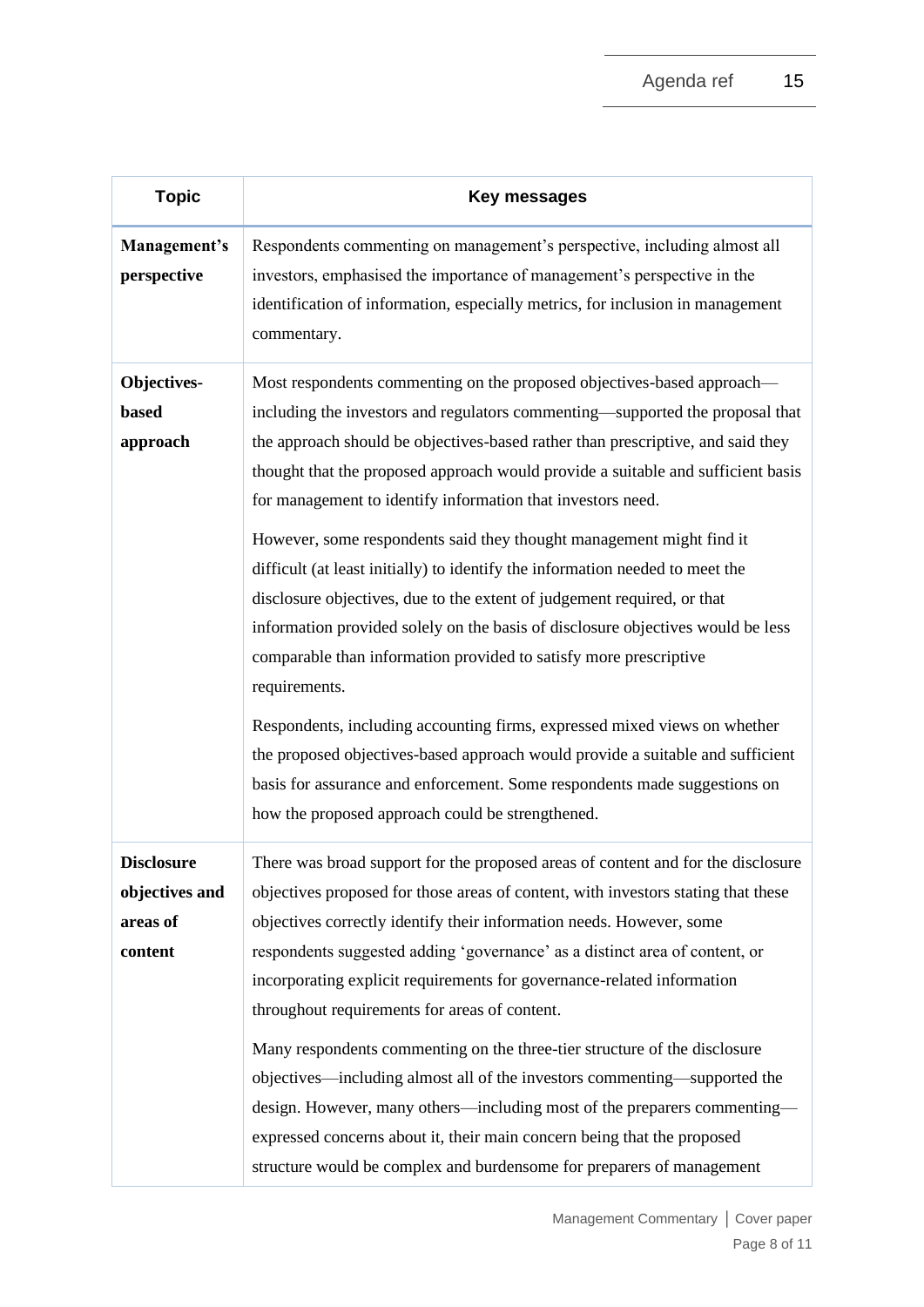| <b>Topic</b>                                      | <b>Key messages</b>                                                                                                                                                                                                                                                                                                                                                                                                                                                                                                                                                                                                                                                                                                                 |  |
|---------------------------------------------------|-------------------------------------------------------------------------------------------------------------------------------------------------------------------------------------------------------------------------------------------------------------------------------------------------------------------------------------------------------------------------------------------------------------------------------------------------------------------------------------------------------------------------------------------------------------------------------------------------------------------------------------------------------------------------------------------------------------------------------------|--|
|                                                   | commentary to understand and apply. Some respondents suggested simplifying<br>the structure by eliminating the assessment objectives or merging them with the<br>specific or headline objectives.                                                                                                                                                                                                                                                                                                                                                                                                                                                                                                                                   |  |
| <b>Commercially</b><br>sensitive<br>information   | A few investors expressed concern that the flexibility of the proposed<br>objectives-based approach could allow management to avoid disclosing material<br>unfavourable or entity-specific information, by claiming the information is<br>commercially sensitive or confidential. In contrast, some other respondents-<br>mainly national standard-setters—suggested creating an exception permitting<br>entities to omit commercially sensitive information from management<br>commentary.                                                                                                                                                                                                                                         |  |
| <b>Key matters</b><br>and material<br>information | Most of the respondents commenting on the proposal to require management<br>commentary to focus on key matters—including all the investors commenting—<br>supported the proposal. However, many suggested the IASB needs to clarify the<br>way in which the proposed requirement to focus on key matters interacts with<br>the requirement to provide material information.                                                                                                                                                                                                                                                                                                                                                         |  |
| <b>Metrics</b>                                    | Almost all respondents commenting supported the non-prescriptive approach to<br>selecting which metrics to report. A few respondents suggested that a stronger<br>emphasis should be given to management's view and a few others disagreed<br>with the proposed requirement for management to consider methods of<br>calculating metrics that are commonly used by other entities with similar<br>activities. In contrast, some investors emphasised the importance of<br>comparability between metrics reported by similar entities.<br>Almost all respondents supported the proposed requirements for reporting and<br>presenting metrics. A few respondents suggested improvements to the proposed<br>requirements and guidance. |  |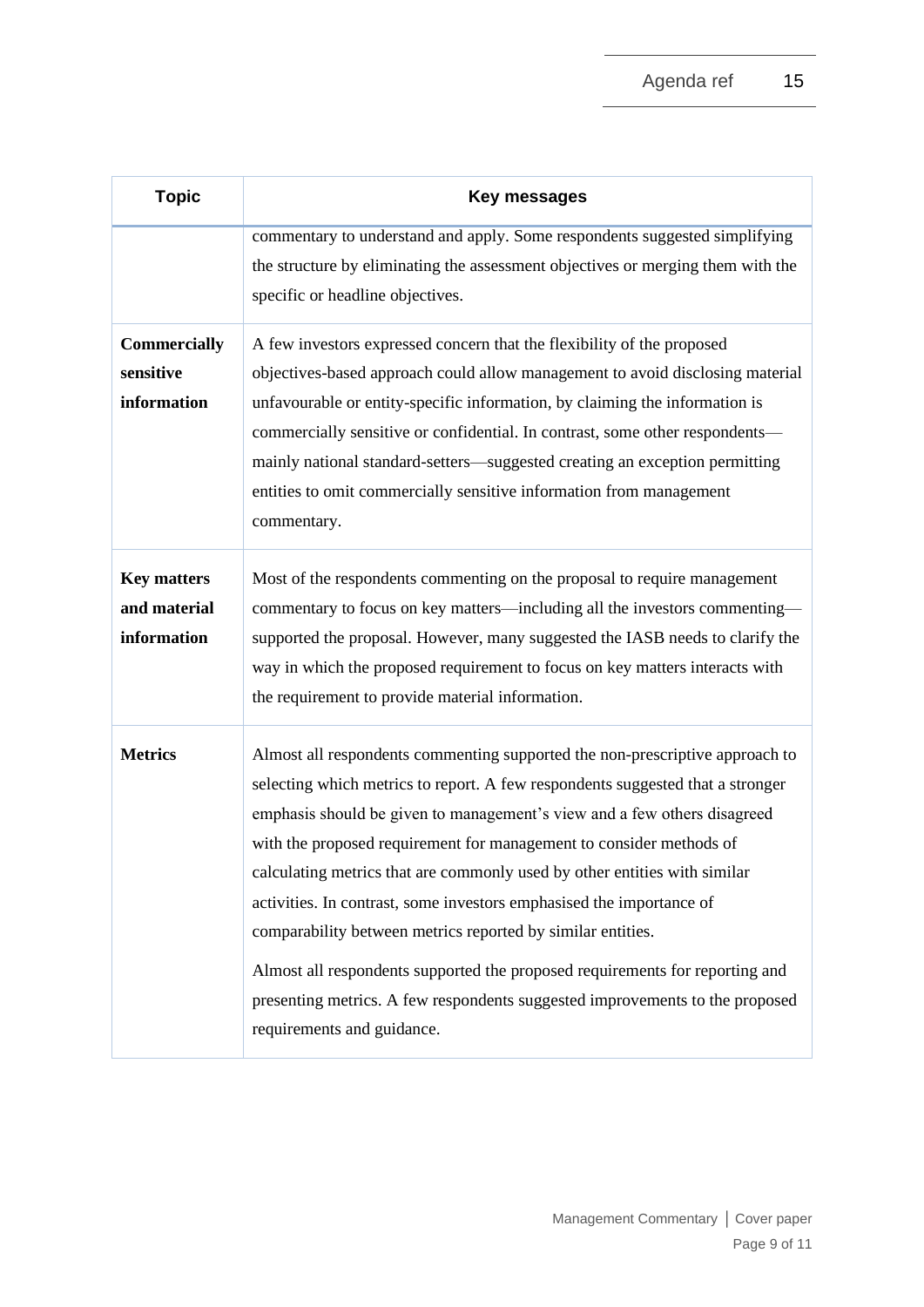| <b>Topic</b>                                                                                | Key messages                                                                                                                                                                                                                                                                                                                                                                                                                                                                                                                                                                                                                                                                                                    |
|---------------------------------------------------------------------------------------------|-----------------------------------------------------------------------------------------------------------------------------------------------------------------------------------------------------------------------------------------------------------------------------------------------------------------------------------------------------------------------------------------------------------------------------------------------------------------------------------------------------------------------------------------------------------------------------------------------------------------------------------------------------------------------------------------------------------------|
| Long-term<br>matters,<br>intangible<br>resources and<br>relationships<br>and ESG<br>matters | Most of the respondents commenting on the proposed requirements and<br>guidance on these topical matters fully or broadly agreed that the proposals<br>would provide a suitable and sufficient basis for reporting material information<br>about these matters.<br>The respondents that disagreed with the proposed focus on investors'<br>information needs also disagreed that the proposals would provide a sufficient<br>basis for reporting on these matters. A few other respondents suggested other<br>reasons for disagreeing with the proposals, including that reporting on these<br>matters should be addressed in a more focused and conceptually sound manner<br>in the main body of the document. |
| <b>Attributes of</b><br>useful<br>information                                               | Many respondents commented on the proposed requirements for information in<br>management commentary to possess particular attributes (for example,<br>completeness, balance and accuracy) and guidance to help preparers of<br>management commentary identify and present information with those attributes.<br>Almost all respondents commenting expressed broad support for the proposals.<br>However, some respondents suggested that the attributes should be referred to<br>by the same terms as are used for the qualitative characteristics of financial<br>reporting described in the IASB's Conceptual Framework for Financial<br>Reporting.                                                           |
| <b>Statement of</b><br>compliance                                                           | Most respondents supported the IASB's proposals on statements of full or<br>partial compliance to be included in the management commentary. However,<br>some respondents argued that due to the non-mandatory nature of the practice<br>statement, it should be up to local regulators to decide whether a statement of<br>compliance should be required or permitted.                                                                                                                                                                                                                                                                                                                                          |